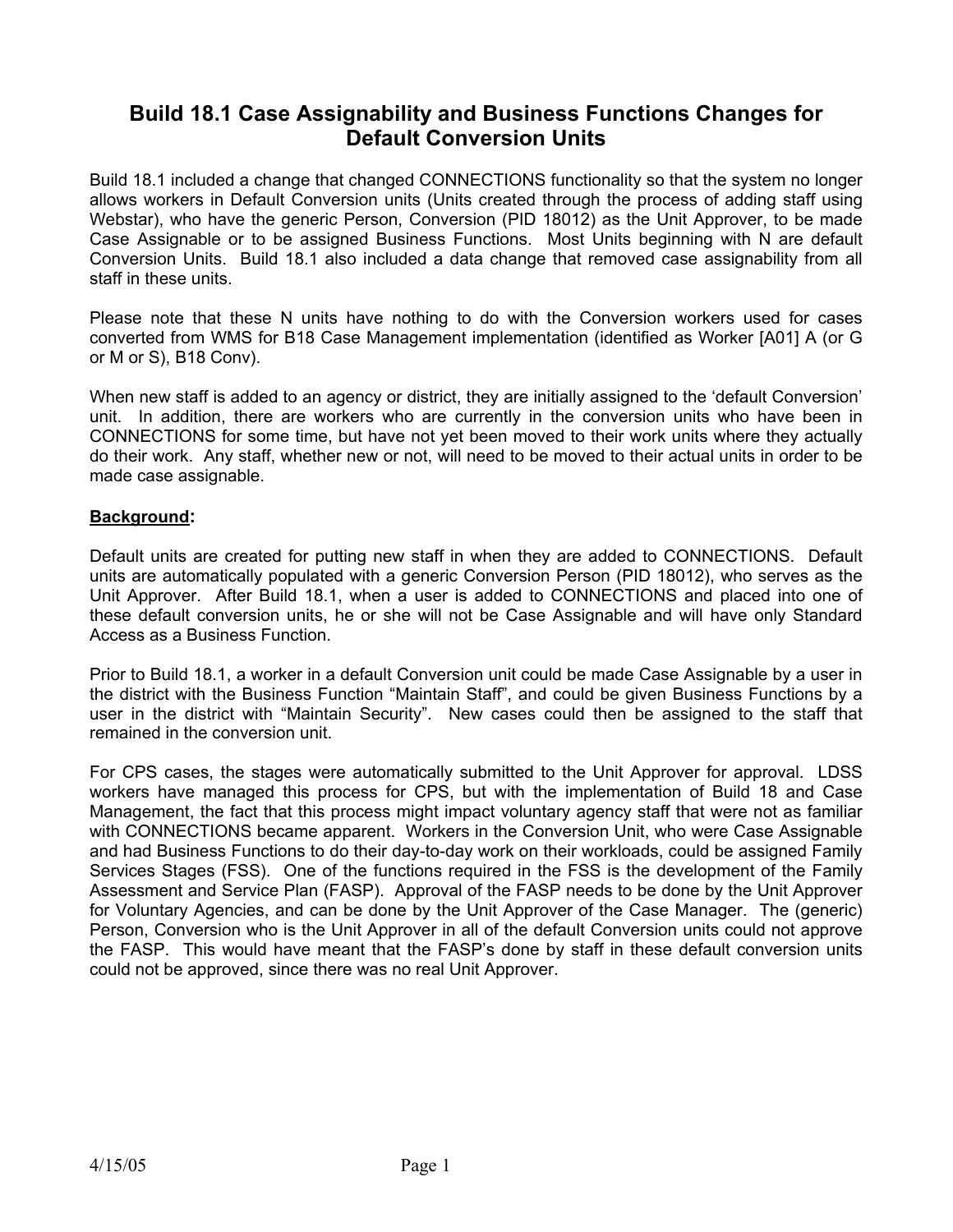# **Changes to CONNECTIONS:**

To correct this situation, changes to both code and workers went into Production with Build 18.1. The following reflects what was changed in CONNECTIONS.

#### **Changes to Staff Security:**

Staff 'IN' assigned to Conversion units with Person, Conversion (PID 18012) as Unit Approver:

- Can continue to work on current assigned cases on Workload
- Cannot be allowed to be Case Assignable
- Cannot be assigned new cases
- Cannot be given any new Business Functions (other than the automatic Standard Access)

#### **Changes to Unit Detail window:**

Conversion units with Person, Conversion (PID 18012) as Unit Approver:

• Cannot have staff added to the unit. The Staff Search pushbutton will remain disabled, preventing addition of staff to this unit

#### **Changes to Staff Detail:**

Conversion units with Person, Conversion (PID 18012) as Unit Approver:

- Case Assignable check box will be disabled, preventing assigning this function to members in this unit
- All staff in the unit are no longer Case Assignable

# **Process for moving staff from the Default conversion unit to their permanent Unit:**

The Security Coordinator, or the user with the "Maintain Unit" Business Function, must review the staff list in each Default Conversion unit in their agency or district. Then, for each person in the unit, either end-date them or move the staff person to their permanent unit. This is done by first accessing the permanent unit through Maintain Unit, selecting the unit, selecting Staff and "IN" assigning the new staff to the new permanent unit. A staff person can only be "IN" assigned to one unit at any given time, so the "IN" assignment to the Default Conversion unit will be ended upon successful reassignment to the new unit.

Once the staff person is assigned to a permanent unit, the Security Coordinator or user with "Maintain Staff" can check the "Case Assignable" box for that worker. This is done on the Staff Detail window. The Security Coordinator or user with the "Maintain Security" Business Function can assign Job Type and Business Functions to the new staff person via the Staff Security window.

#### **Actions Required:**

The Security Coordinator or user with "Maintain Unit" MUST move all employees from the conversion unit to a permanent unit, following the process detailed above. This must be done for both the current staff in these units, and any new staff added to CONNECTIONS at any time in the future.

The Security Coordinator or worker with "Maintain Staff" can only establish that the employee's is Case Assignable on the Staff Detail window after they are moved from the default Conversion unit.